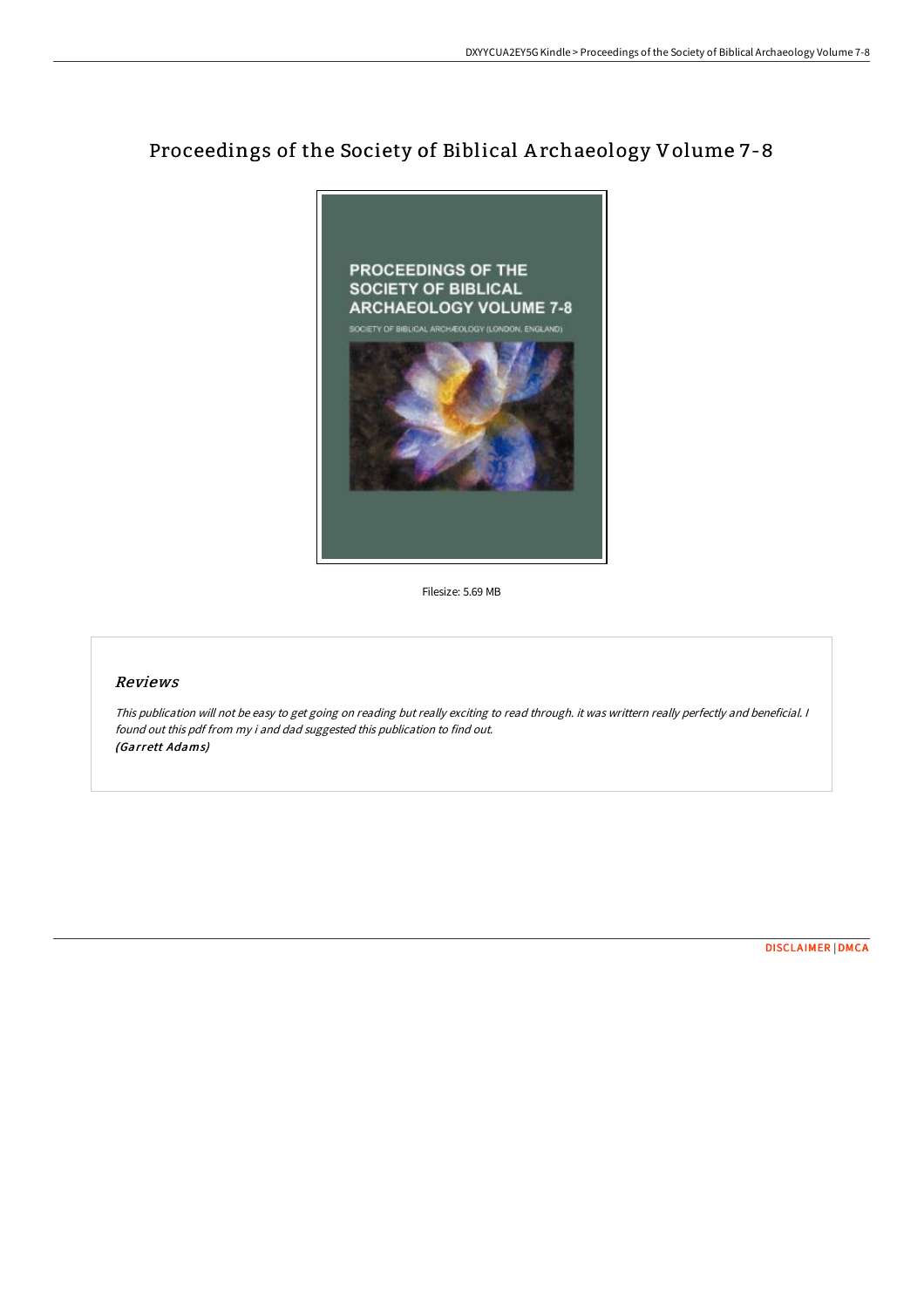## PROCEEDINGS OF THE SOCIETY OF BIBLICAL ARCHAEOLOGY VOLUME 7 -8



Rarebooksclub.com, United States, 2012. Paperback. Book Condition: New. 246 x 189 mm. Language: English . Brand New Book \*\*\*\*\* Print on Demand \*\*\*\*\*.This historic book may have numerous typos and missing text. Purchasers can download a free scanned copy of the original book (without typos) from the publisher. Not indexed. Not illustrated. 1885 Excerpt: .83--86 Dr. A. Wiedemann. The Egyptian Monuments at Venice 87--92 Dr. A. Wiedemann. Notes on the Cult of Set and on the Hyksos-Kings. 92--95 Dr. A. Wiedemann. The Monuments of the Ancient and of the Middle Empire in the Museum at Karlsruhe. 95--101 March 2, 1886. Memoir of the late Dr. Birch. By P. le Page Renouf and E. A. W. Budge, with Notes on his Chinese Studies by Professor Douglas (to be printed in the Transactions). 105 FADE Prof. E. Lefe bure. Le Cham et 1 Adam Egyptiens. 105 Dr. Gaster. A Description of the Apocalypse of Abraham 105--106 E. A. Wallis Budge, M.A. The Mummy and Coffin of Nes-Ames, Prophet of Ames and Chonsu 106-ic8 April 6, 1886. P. Le Page Renouf. The Myth of Osiris Unnefer.m--116 Dr. S. Louis. Ancient Traditions of Supernatural Voices (Bath-Kol) 117-118 Prof. Hommel. The Babylonian Gish-du-barra to be identified with the Biblical Nimrod.119--120 E. A. Wallis Budge, M.A. Sepulchral Boxes from Echmim 120--122 Dr. J. Oppert. Weights and Measures written in Cuneiform.122--128 Robert Brown, jun., F.S.A. Notes on the Hittites.125--126 Rev. C. J. Ball. Remains of Ancient Hebrew Poetry.127--129 May 4, 1886. E. A. Wallis Budge, M.A. On a Coptic Version of an Encomium on Elijah the Tishbite attributed to Saint John Chrysostom.---iSS--140 Rev. C. J. Ball. Notes on the Metres of David 140 Rev. J. Marshall. The Belief in Supernatural Voices.140--142 Dr. John P. Peters. Date of Naram-Sin, Son of Sargon. 142 P. Le Page Renouf. The...

Read [Proceedings](http://techno-pub.tech/proceedings-of-the-society-of-biblical-archaeolo-1.html) of the Society of Biblical Archaeology Volume 7-8 Online  $\blacksquare$ Download PDF [Proceedings](http://techno-pub.tech/proceedings-of-the-society-of-biblical-archaeolo-1.html) of the Society of Biblical Archaeology Volume 7-8